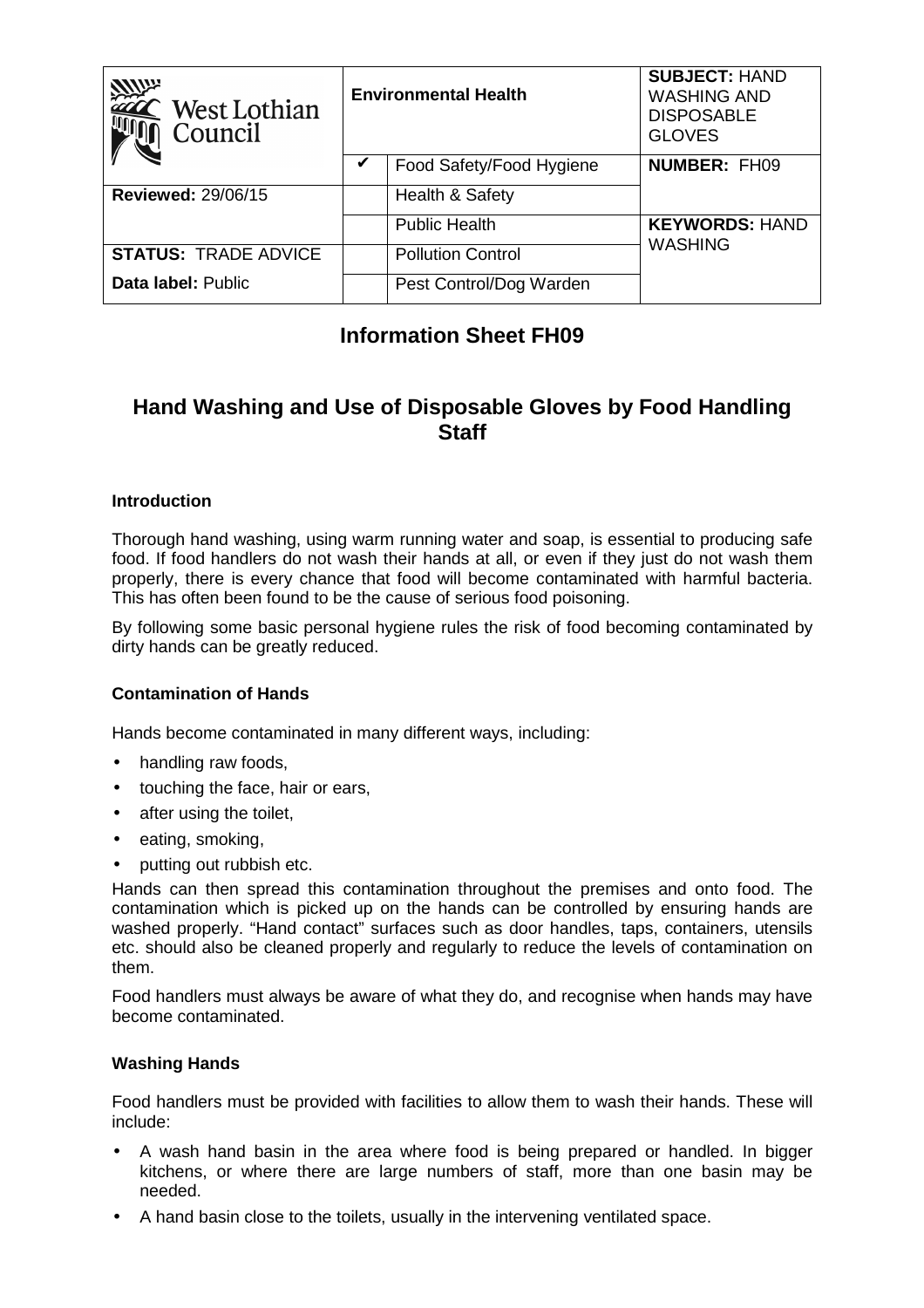Information Sheet FH09 Hand Washing and Use of Disposable Gloves by Food Handling Staff

- Every basin must have either: -
- Hot and cold piped water, or
- Warm water supplied through a mixer tap,
- Hot water which, at point of use, is regulated by the addition of cold water to +41°C by means of a thermostatic mixer valve, or
- Warm water through an instant water heater.

We recommend "magic eye" instant water heaters as the best option, especially for busy kitchens. This is operated by a no-touch sensor, making it more economical and more hygienic as there is no hand contact point.

Where a business handles raw and ready to eat foods in the same premises, then the Food Standards Agency in its guidance E. Coli O157 Control of Cross – contamination, asks that hands are washed under running warm water and the tap turned off using paper towel. Online information may be found at:

https://www.food.gov.uk/sites/default/files/ecoli-cross-contamination-factsheet.pdf

- There must be hand soap at all wash hand basins at all times. Anti–bacterial, or bactericidal liquid hand washes are recommended, meeting BS EN 1499. (Soap dispensers must also be kept clean).
- Something clean to dry hands on at all wash hand basins. (NOT ordinary fabric towels the safest material for hand drying is paper towel roll or single use paper towels). Paper towel can also be used to turn off the tap.
- At the toilet wash hand basin, a nailbrush with soft bristles may be provided; it must be kept in a clean condition. (To keep the brush in a clean condition will involve it being disinfected at the end of each day).

The wash hand basin must be kept in a clean condition and should only be used for washing hands. Tap handles should be kept clean; (to avoid re – contaminating hands after washing**,** a piece of paper towel can be used to turn the taps off). This is why a no-touch instant water heater is recommended, to avoid this risk of cross contamination. A foot operated pedal bin is preferred as it removes a hand contact point.

Nailbrushes are necessary to remove bacteria that get under fingernails. Staff should use the nailbrush to give hands a thorough wash at the beginning of the day and after they go to the toilet. Normal hand washing should be adequate at all other times.

Thorough hand washing will include cleaning in between fingers, under nails and up the forearms.

Online video showing hand wash practice is available on the Food Standards Agency website and other links.

We recommend displaying a hand wash poster at the kitchen wash hand basin to remind staff on good practice.

https://www.food.gov.uk/sites/default/files/multimedia/pdfs/csposter.pdf

This is available in the COOKSAFE manual; either purchased from the TSO, or is available free online at

http://www.foodstandards.gov.scot/cooksafe

#### **Using Gloves**

Some food handlers wear disposable gloves when preparing food or serving customers. However, there is no evidence that using gloves is safer than handling food with properly washed hands. If gloves require to be used we would recommend using non powdered vinyl gloves, as some people are sensitive to the powder or to the latex in latex gloves.